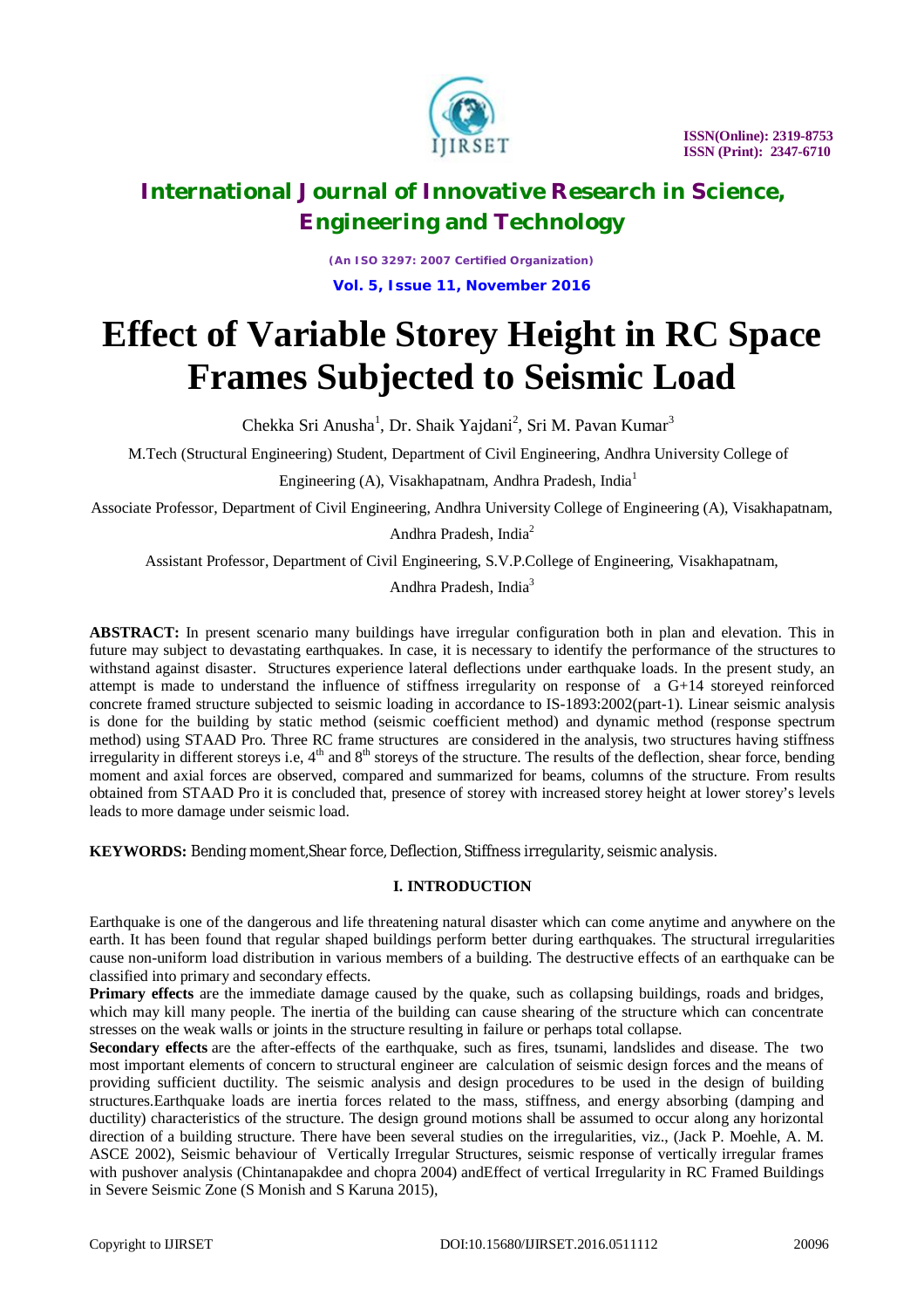

*(An ISO 3297: 2007 Certified Organization)*

#### **Vol. 5, Issue 11, November 2016**

### **II.SCOPE AND OBJECTIVES**

1. The main objective of the thesis is to study the response of multi-storey building with stiffness irregularity subjected to seismic load.

2. To calculate the design lateral forces of regular and irregular buildings using seismic coefficient method and response spectrum analysis and to compare the results of different structures.

3. To analyse the building as per code IS-1893-2002-(part-1) criteria for earthquake resistant structure .

4. Static analysis of building using Seismic coefficient method and Dynamic analysis of building using Response Spectrum method is used.

5. Bending moment, shear force and deflection of stiffness irregular structure are compared with the regular structure.

#### **III. METHODOLOGY**

Seismic analysis is a part of structural analysis and a part of structural design where earthquake is prevalent. There are different types of earthquake analysis methods to analyse structure for dynamic loading conditions. This includes following:

1) Seismic coefficient method,

2) Response spectrum method,

3) Pushover analysis method,

4) Time history analysis method

For the Present study seismic coefficient method Response spectrum method describes in IS 1893(Part 1): 2002 is adopted.

### **Seismic Coefficient Method**

All design against seismic loads must consider the dynamic nature of the load . However, for simple regular structures analysis by equivalent linear static methods is often sufficient .This is permitted in most codes of practice for regular , low-to medium rise buildings .it begins with the estimation of base shear load and in distribution on each story calculated by using formulas given in the code.

#### **Response Spectrum Method**

The representation of the maximum response of idealized single degree freedom system having certain period and damping , during earthquake ground motions. The method is applicable to those structures where modes other than the fundamental one significantly affect the response of the structure. The maximum response plotted against un-damped natural period and for various damping values and can be expressed in terms of maximum absolute acceleration , maximum relative velocity or maximum relative displacement.

#### **IV. MODELLING**

Three models have been analyzed using Seismic coefficient method and Response spectrum method of IS 1893-part 1: 2002 assuming Preliminary data as Location of Structure in seismic zone IV, with soil type medium soil , effective damping 5% and importance factor 1.0. Analysis has been carried out using STAADPro software. Configuration of models is as given below and typical layout is shown in Fig.1.

**MODEL-1:** This is the base model of structure having G+14 storeys, with a storey height of 3.0m.

**MODEL-2:** This frameconsists of increase in height of the column on fourth floor introduced in model-1.

**MODEL-3:** This frame consists of increase in height of the column on eighth floor introduced in model-1.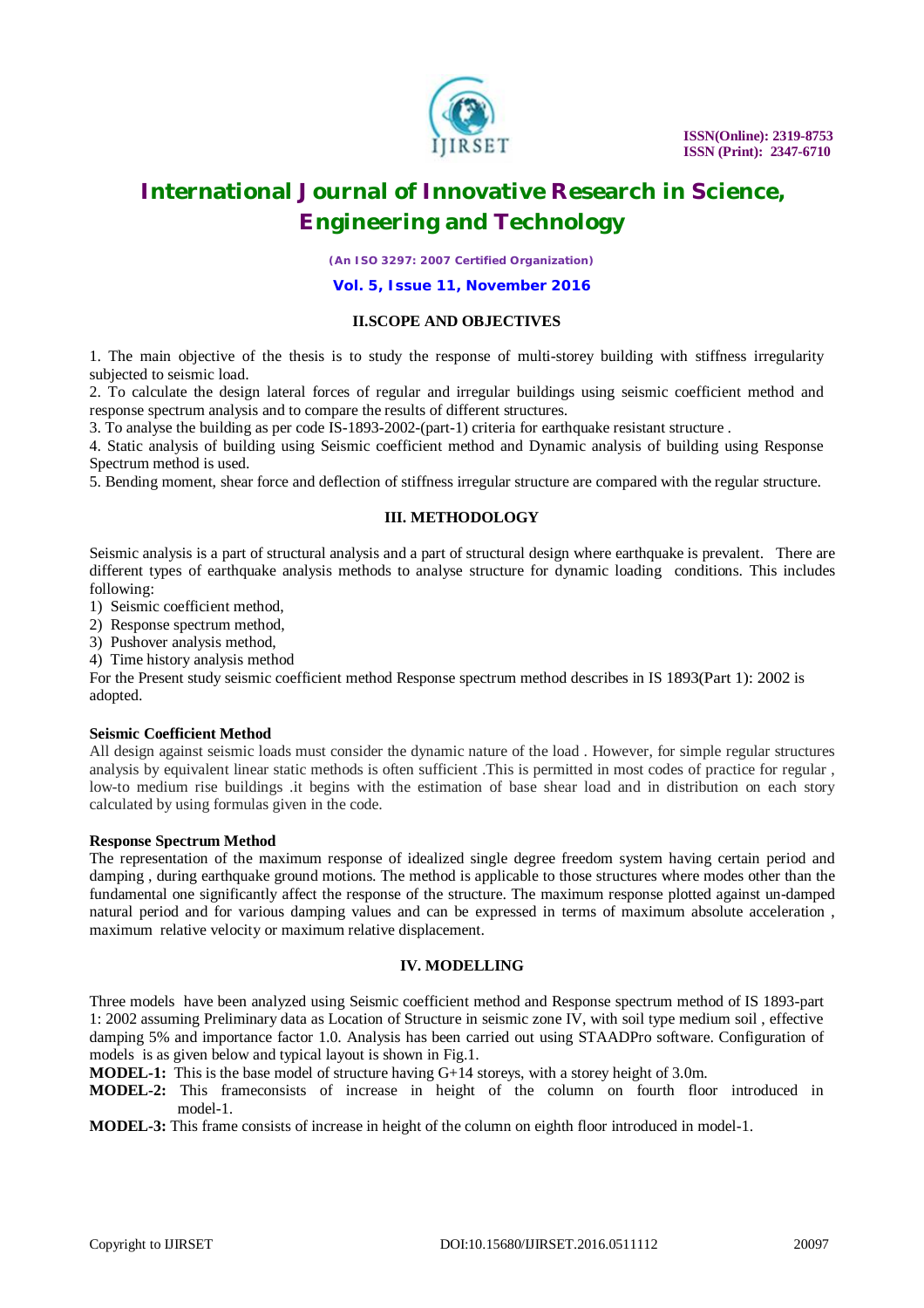

*(An ISO 3297: 2007 Certified Organization)*

### **Vol. 5, Issue 11, November 2016**

| Table 1: Design data of NCC if alle structure |                           |                                          |  |  |  |
|-----------------------------------------------|---------------------------|------------------------------------------|--|--|--|
| S.NO                                          | <b>PARTICULARS</b>        | <b>DIMENSION/SIZE/VALUE</b>              |  |  |  |
| 1                                             | Model                     | $G+14$                                   |  |  |  |
| $\overline{c}$                                | Seismic zone              | IV                                       |  |  |  |
| 3                                             | Zone factor               | 0.24                                     |  |  |  |
| $\overline{4}$                                | Importance factor         | 1.0                                      |  |  |  |
| 5                                             | Response reduction factor | 3.0                                      |  |  |  |
| 6                                             | Floor height              | 3 <sub>m</sub>                           |  |  |  |
| 7                                             | Plan size                 | $17m \times 28m$                         |  |  |  |
| 8                                             | Size of columns           | $0.23mx$ $0.60m$                         |  |  |  |
| 9                                             | Size of beams             | $0.23m \times 0.45m$                     |  |  |  |
| 10                                            | Walls                     | 1) External wall $=0.23$ m               |  |  |  |
|                                               |                           | 2) Internal wall $=0.115$ m              |  |  |  |
|                                               |                           | 3) Parapet wall=0.15m                    |  |  |  |
| 11                                            | Thickness of slab         | $150 \text{ mm}$                         |  |  |  |
| 12                                            | Ttype of soil             | Type-II, medium soil as per IS-1893:2002 |  |  |  |
| 13                                            | Material used             | Concrete M-20                            |  |  |  |
| 14                                            | Static analysis           | Seismic coefficient method               |  |  |  |
|                                               | Dynamic analysis          | Response spectrum method                 |  |  |  |
| 15                                            | Software used             | STAADPro for static analysis             |  |  |  |
|                                               |                           | and dynamic analysis                     |  |  |  |

# **Table 1: Design data of RCC frame structure**

# **REGULAR AND STIFFNESS IRREGULAR STRUCTURES**





Model-1 : Regular Building

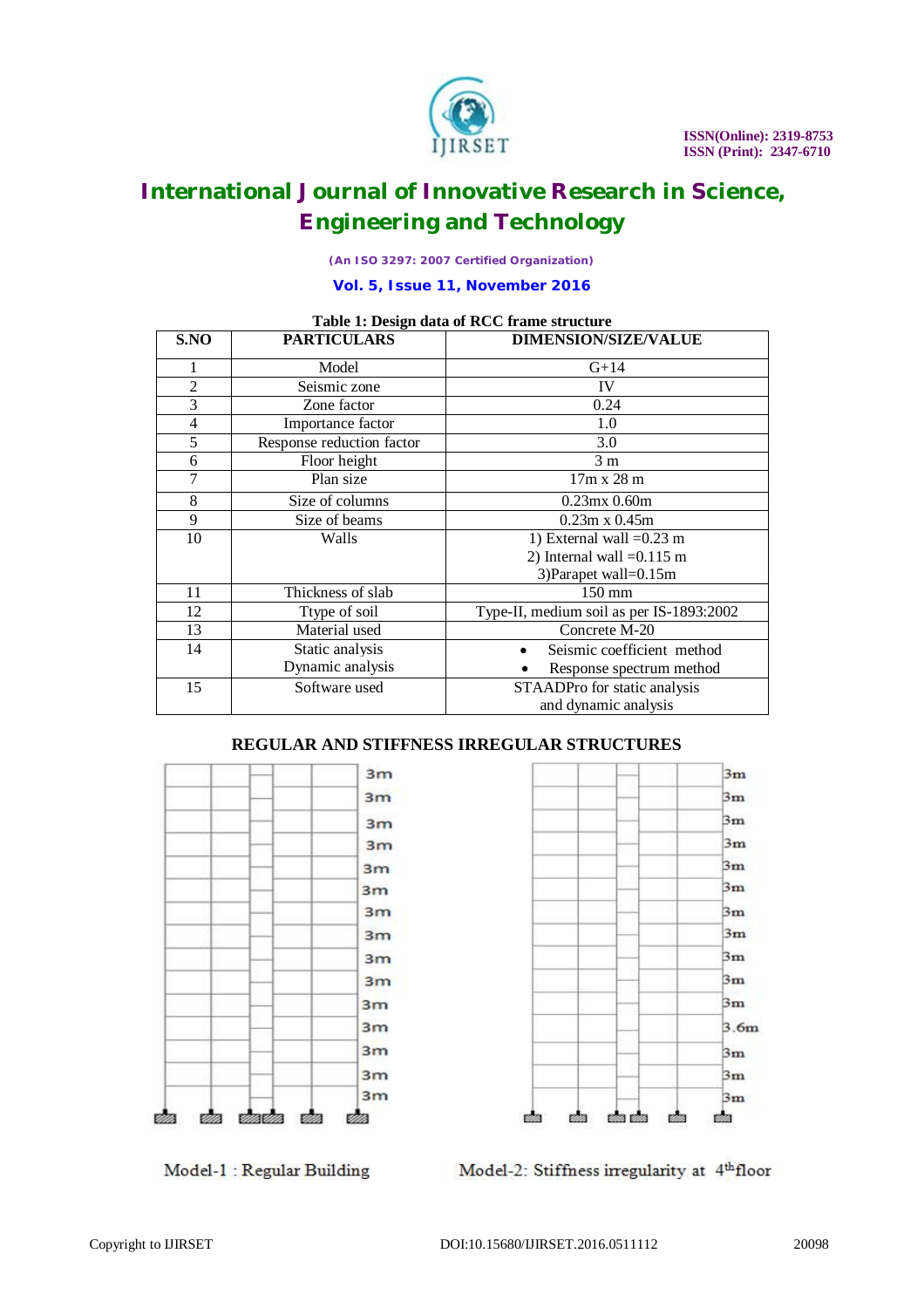

*(An ISO 3297: 2007 Certified Organization)*

**Vol. 5, Issue 11, November 2016**



Model-3:Stiffness irregularity at 8<sup>th</sup> floor **Fig 1 Elevation of buildings**

## **V. ANALYSIS RESULTS**

Three RC frame structures have been analyzed and responses like bending moment, shear force and deflection have been computed to study the effects of stiffness irregularity on the regular frame structure . The results are presented and discussed hereafter.

### **TABLE 2: MAXIMUM BENDING MOMENT OF A COLUMN AT DIFFERENT FLOORS BY STATIC ANALYSIS**

To understand the Maximum bending moment behaviour of a column at different floors in regular and vertically irregular building is studied by static analysis. From Fig 2, it is observed that, bending moment of a column in  $4<sup>th</sup>$  storey of model-2 is more by 41.7% when compared to model-1 and bending moment of a column in  $8<sup>th</sup>$  storey of model-3 is more by 37.81% when compared to model-1 .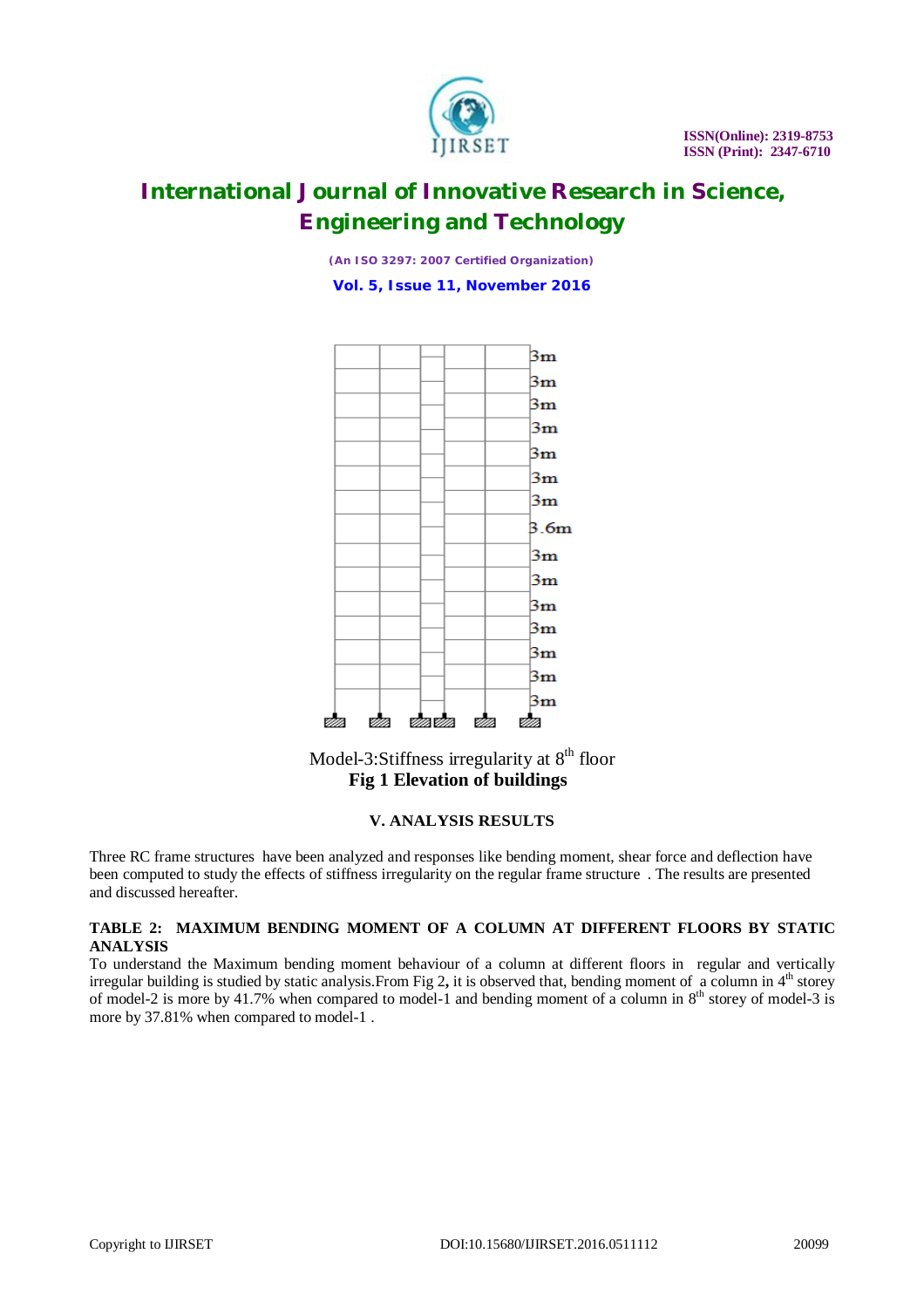

*(An ISO 3297: 2007 Certified Organization)*

#### **Vol. 5, Issue 11, November 2016**

| <b>Storey</b>  | Column         | Model 1  | Model 2  | <b>Model 3</b> |
|----------------|----------------|----------|----------|----------------|
| N0             | N <sub>0</sub> | $(kN-m)$ | $(kN-m)$ | $(kN-m)$       |
| 15             | 774            | 60.904   | 60.34    | 60.266         |
| 14             | 732            | 102.223  | 101.099  | 101.45         |
| 13             | 690            | 116.302  | 114.99   | 115.462        |
| 12             | 648            | 127.837  | 126.445  | 127.021        |
| 11             | 606            | 136.772  | 135.364  | 136.064        |
| 10             | 564            | 143.795  | 142.411  | 143.656        |
| 9              | 522            | 149.133  | 147.823  | 152.93         |
| 8              | 480            | 152.999  | 151.808  | 210.853        |
| 7              | 438            | 155.475  | 154.472  | 145.23         |
| 6              | 396            | 156.982  | 156.702  | 153.423        |
| 5              | 354            | 157.373  | 161.802  | 155.722        |
| $\overline{4}$ | 312            | 156.199  | 221.399  | 154.909        |
| 3              | 270            | 158.665  | 163.171  | 157.71         |
| $\overline{2}$ | 228            | 150.016  | 150.907  | 150.113        |
| 1              | 186            | 165.675  | 164.111  | 162.883        |





### **TABLE 3: MAXIMUM BENDING MOMENT OF A COLUMN AT DIFFERENT FLOORS BY DYNAMIC ANALYSIS**

To understand the Maximum bending moment behaviour of a column at different floors in regular and vertically irregular building is studied by static analysis. From Fig 3, it is observed that, bending moment of a column in 4<sup>th</sup> storey of model-2 is more by  $43.26\%$  when compared to model-1 and bending moment of a column in  $8<sup>th</sup>$  storey of model-3 is more by 39.5% when compared to model-1.

| <b>Storey</b>  | Column         | Model 1  | Model 2  | Model 3  |
|----------------|----------------|----------|----------|----------|
| N <sub>0</sub> | N <sub>0</sub> | $(kN-m)$ | $(kN-m)$ | $(kN-m)$ |
| 15             | 774            | 61.298   | 60.486   | 60.412   |
| 14             | 732            | 119.365  | 117.878  | 118.329  |
| 13             | 690            | 137.026  | 135.315  | 135.915  |
| 12             | 648            | 151.458  | 149.651  | 150.381  |
| 11             | 606            | 162.762  | 160.931  | 161.813  |
| 10             | 564            | 171.689  | 169.894  | 171.448  |
| 9              | 522            | 178.539  | 176.837  | 183.35   |
| 8              | 480            | 183.58   | 182.027  | 256.079  |
| 7              | 438            | 186.917  | 185.596  | 186.88   |
| 6              | 396            | 189.076  | 188.651  | 177.657  |
| 5              | 354            | 189.875  | 195.42   | 187.812  |
| 4              | 312            | 188.753  | 270.4    | 187.142  |
| 3              | 270            | 192.427  | 198.138  | 191.234  |
| $\overline{2}$ | 228            | 182.676  | 182.536  | 181.548  |
| 1              | 186            | 193.942  | 191.988  | 191.708  |



**Fig 3:Bending moment of a column by dynamic analysis**

## **TABLE 4 MAXIMUM SHEAR FORCE OF A COLUMN AT DIFFERENT FLOORS BY STATIC ANALYSIS** To understand the Maximum shear force behaviour of a column at different floors in regular and vertically irregular building is studied by static analysis.From Fig4 ,it is observed that, shear force of a column in 4<sup>th</sup> storey of model-2 is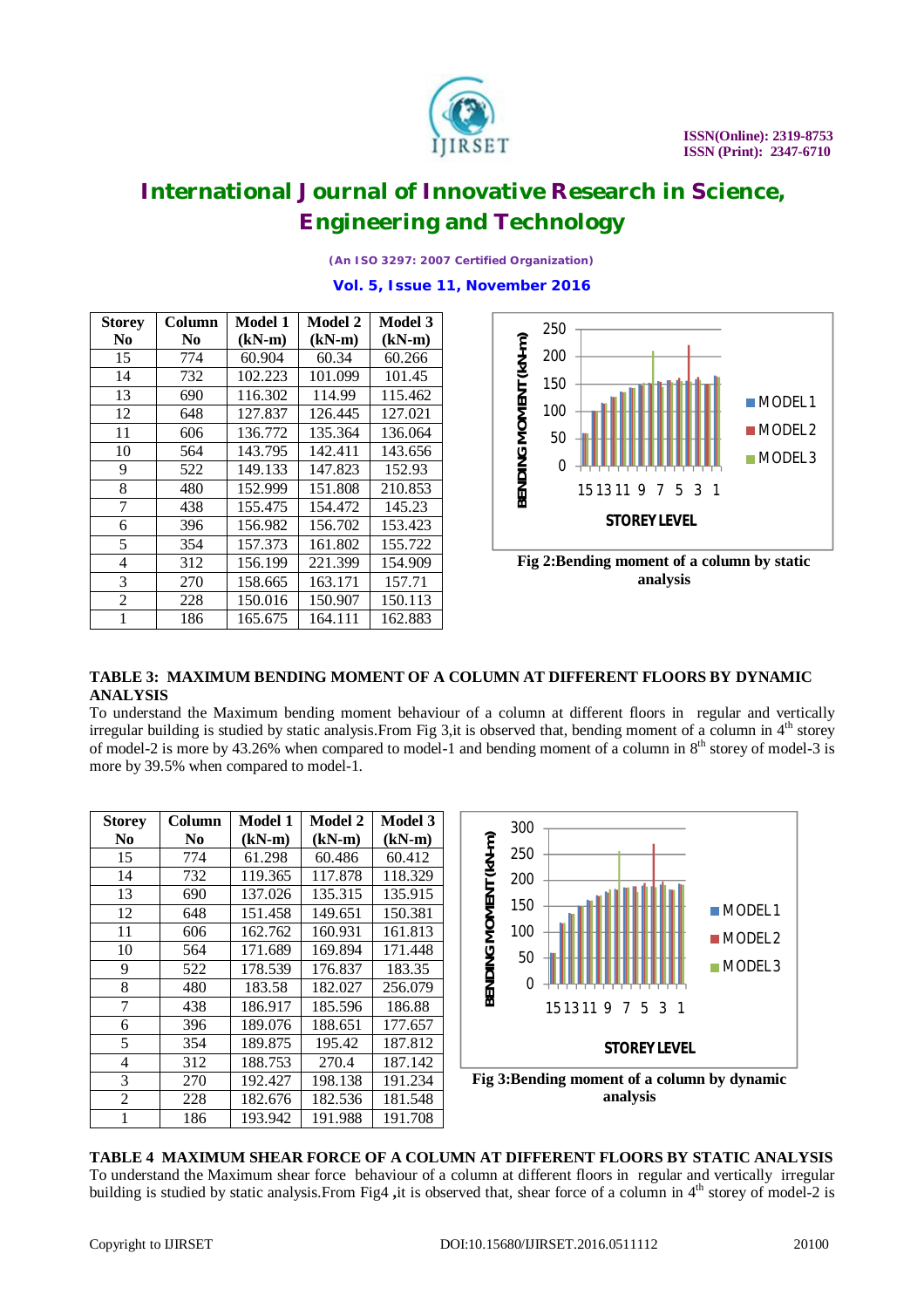

*(An ISO 3297: 2007 Certified Organization)*

### **Vol. 5, Issue 11, November 2016**

more by 18.35% when compared to model-1 and shear force of a column in  $8<sup>th</sup>$  storey of model-3 is more by 17.808% when compared to model-1 .

| <b>Storey</b>  | Column         | Model 1 | Model 2 | Model 3 |
|----------------|----------------|---------|---------|---------|
| No             | N <sub>0</sub> | (kN)    | (kN)    | (kN)    |
| 15             | 774            | 24.459  | 24.324  | 24.206  |
| 14             | 732            | 46.174  | 45.736  | 45.811  |
| 13             | 690            | 58.163  | 57.538  | 57.704  |
| 12             | 648            | 68.592  | 67.837  | 68.073  |
| 11             | 606            | 77.281  | 76.438  | 76.649  |
| 10             | 564            | 84.51   | 83.617  | 83.431  |
| 9              | 522            | 90.441  | 89.531  | 79.519  |
| 8              | 480            | 95.148  | 94.245  | 112.092 |
| 7              | 438            | 98.806  | 97.836  | 87.532  |
| 6              | 396            | 101.602 | 100.150 | 100.434 |
| 5              | 354            | 103.684 | 91.315  | 102.913 |
| $\overline{4}$ | 312            | 103.797 | 122.850 | 103.084 |
| 3              | 270            | 103.365 | 90.997  | 102.645 |
| $\overline{2}$ | 228            | 99.512  | 98.239  | 98.858  |
| 1              | 186            | 114.843 | 113.265 | 113.681 |



**Fig 4: Shear force of a column by static analysis**

### **TABLE 5: MAXIMUM SHEAR FORCE IN A COLUMN AT DIFFERENT FLOORS BY DYNAMIC ANALYSIS**

To understand the Maximum shear force behaviour of a column at different floors in regular and vertically irregular building is studied by dynamic analysis.From Fig5 ,it is observed that, shear force of a column in 4<sup>th</sup> storey of model-2 is more by 19.61% when compared to model-1 and shear force of a column in  $8<sup>th</sup>$  storey of model-3 is more by 18.43% when compared to model-1.

| <b>Storey</b>  | Column         | <b>Model 1</b> | <b>Model 2</b> | Model 3 |
|----------------|----------------|----------------|----------------|---------|
| N <sub>0</sub> | N <sub>0</sub> | (kN)           | (kN)           | (kN)    |
| 15             | 774            | 22.62          | 22.393         | 22.255  |
| 14             | 732            | 51.988         | 51.385         | 51.487  |
| 13             | 690            | 67.1           | 66.269         | 66.483  |
| 12             | 648            | 80.187         | 79.197         | 79.499  |
| 11             | 606            | 91.144         | 90.045         | 90.315  |
| 10             | 564            | 100.296        | 99.13          | 98.877  |
| 9              | 522            | 107.831        | 106.651        | 94.147  |
| 8              | 480            | 113.862        | 112.69         | 135.988 |
| 7              | 438            | 118.603        | 117.346        | 104.518 |
| 6              | 396            | 122.288        | 120.409        | 120.8   |
| 5              | 354            | 125.105        | 109.587        | 124.14  |
| 4              | 312            | 125.487        | 150.102        | 124.596 |
| 3              | 270            | 125.197        | 109.737        | 124.297 |
| $\overline{c}$ | 228            | 120.509        | 118.875        | 119.666 |
|                | 186            | 129.322        | 127.354        | 127.874 |



**Fig 5: Shear force of a column by dynamic analysis**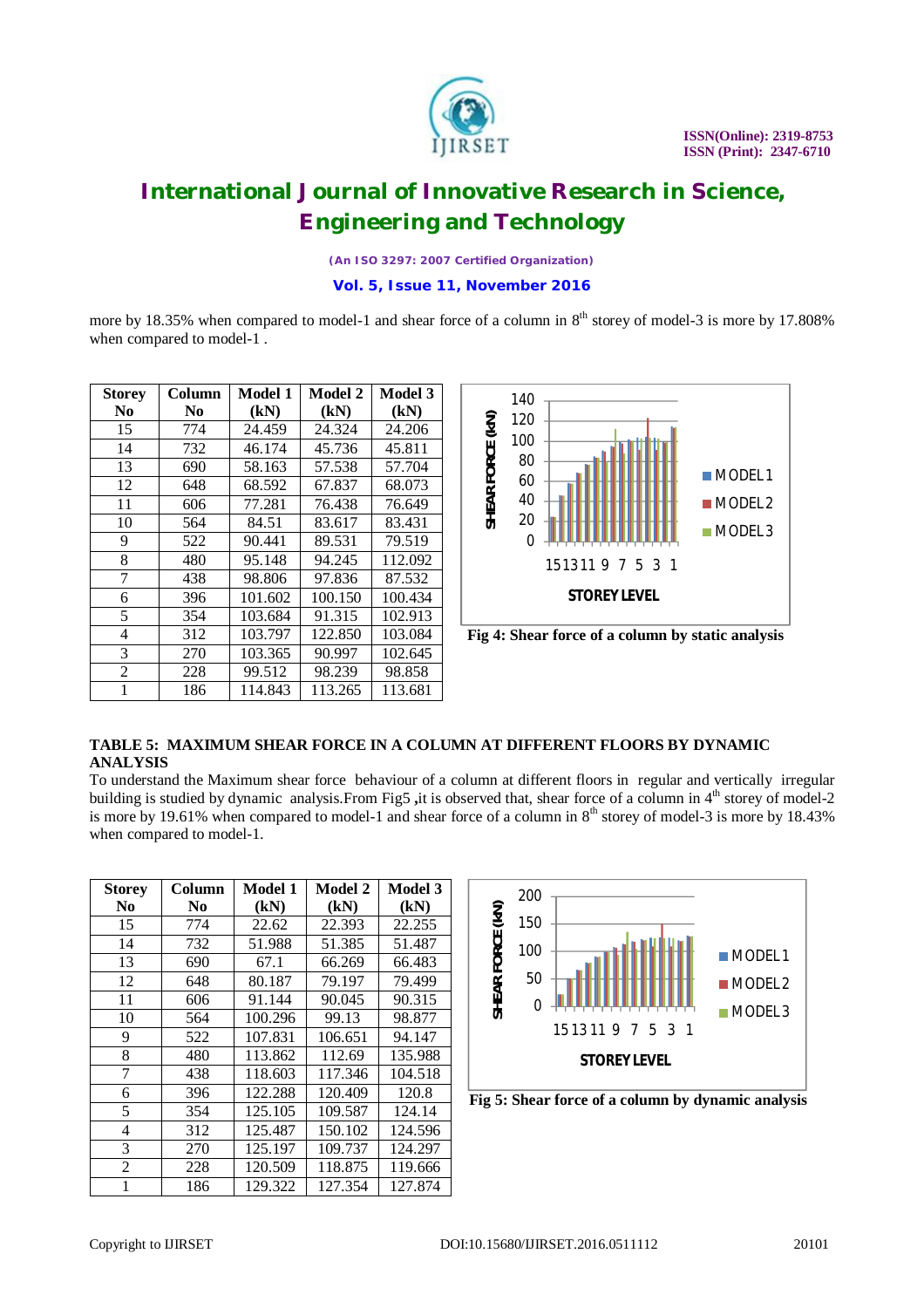

*(An ISO 3297: 2007 Certified Organization)*

**Vol. 5, Issue 11, November 2016**

#### **TABLE 6: MAXIMUM DEFLECTION OF A COLUMN AT DIFFERENT FLOORS BY STATIC ANALYSIS**

To understand the Maximum deflection behaviour of a column at different floors in regular and vertically irregular building is studied by static analysis.From Fig 6, it is observed that, deflection of a column 4<sup>th</sup> storey of model-2 is more by 10.23% when compared to model-1 and deflection of a column in  $8<sup>th</sup>$  storey of model-3 is more by 4.587% when compared to model-1.

| <b>Storey</b>  | Column | Model 1 | Model 2 | Model 3 |
|----------------|--------|---------|---------|---------|
| N <sub>0</sub> | N0     | (mm)    | (mm)    | (mm)    |
| 15             | 774    | 368.062 | 380.785 | 380.611 |
| 14             | 732    | 360.837 | 373.558 | 373.356 |
| 13             | 690    | 348.894 | 361.672 | 361.42  |
| 12             | 648    | 332.752 | 345.632 | 345.314 |
| 11             | 606    | 313.106 | 326.127 | 325.735 |
| 10             | 564    | 290.576 | 303.763 | 303.303 |
| 9              | 522    | 265.726 | 279.1   | 278.602 |
| 8              | 480    | 239.079 | 252.649 | 251.794 |
| 7              | 438    | 211.109 | 224.886 | 209.815 |
| 6              | 396    | 182.258 | 196.251 | 180.847 |
| 5              | 354    | 152.928 | 167.167 | 151.748 |
| 4              | 312    | 123.5   | 137.628 | 122.536 |
| 3              | 270    | 94.337  | 93.612  | 93.59   |
| 2              | 228    | 65.828  | 65.069  | 65.293  |
| 1              | 186    | 38.25   | 37.815  | 37.937  |



**static analysis**

#### **TABLE 7: MAXIMUM DEFLECTION OF A COLUMN AT DIFFERENT FLOORS BY DYNAMIC ANALYSIS**

To understand the Maximum deflection behaviour of a column at different floors in regular and vertically irregular building is studied by dynamic analysis.From Fig 7, it is observed that, deflection of column in 4<sup>th</sup> storey of model-2 is more by 11.44% when compared to model-1 and deflection of column in 8<sup>th</sup> storey of model-3 is more by 5.736% when compared to model-1.

| <b>Storey</b>  | Column | Model 1 | Model 2 | Model 3 |
|----------------|--------|---------|---------|---------|
| N <sub>0</sub> | No.    | (mm)    | (mm)    | (mm)    |
| 15             | 774    | 381.382 | 394.333 | 393.987 |
| 14             | 732    | 374.26  | 387.241 | 386.842 |
| 13             | 690    | 362.973 | 376.047 | 375.568 |
| 12             | 648    | 347.364 | 360.595 | 360.002 |
| 11             | 606    | 328,008 | 341.435 | 340.701 |
| 10             | 564    | 305.479 | 319.13  | 318.218 |
| 9              | 522    | 280.325 | 294.215 | 293.017 |
| 8              | 480    | 253.053 | 267.183 | 274.663 |
| 7              | 438    | 224.129 | 238.519 | 224.147 |
| 6              | 396    | 193.979 | 208.519 | 193.908 |
| 5              | 354    | 162.984 | 177.578 | 161.931 |
| 4              | 312    | 131.506 | 144.966 | 130.601 |
| 3              | 270    | 99.875  | 100.656 | 99.758  |
| $\overline{c}$ | 228    | 68.452  | 68.130  | 67.948  |
|                | 186    | 37.443  | 37.201  | 37.161  |



**Fig7:Maximum deflection of a column by dynamic analysis**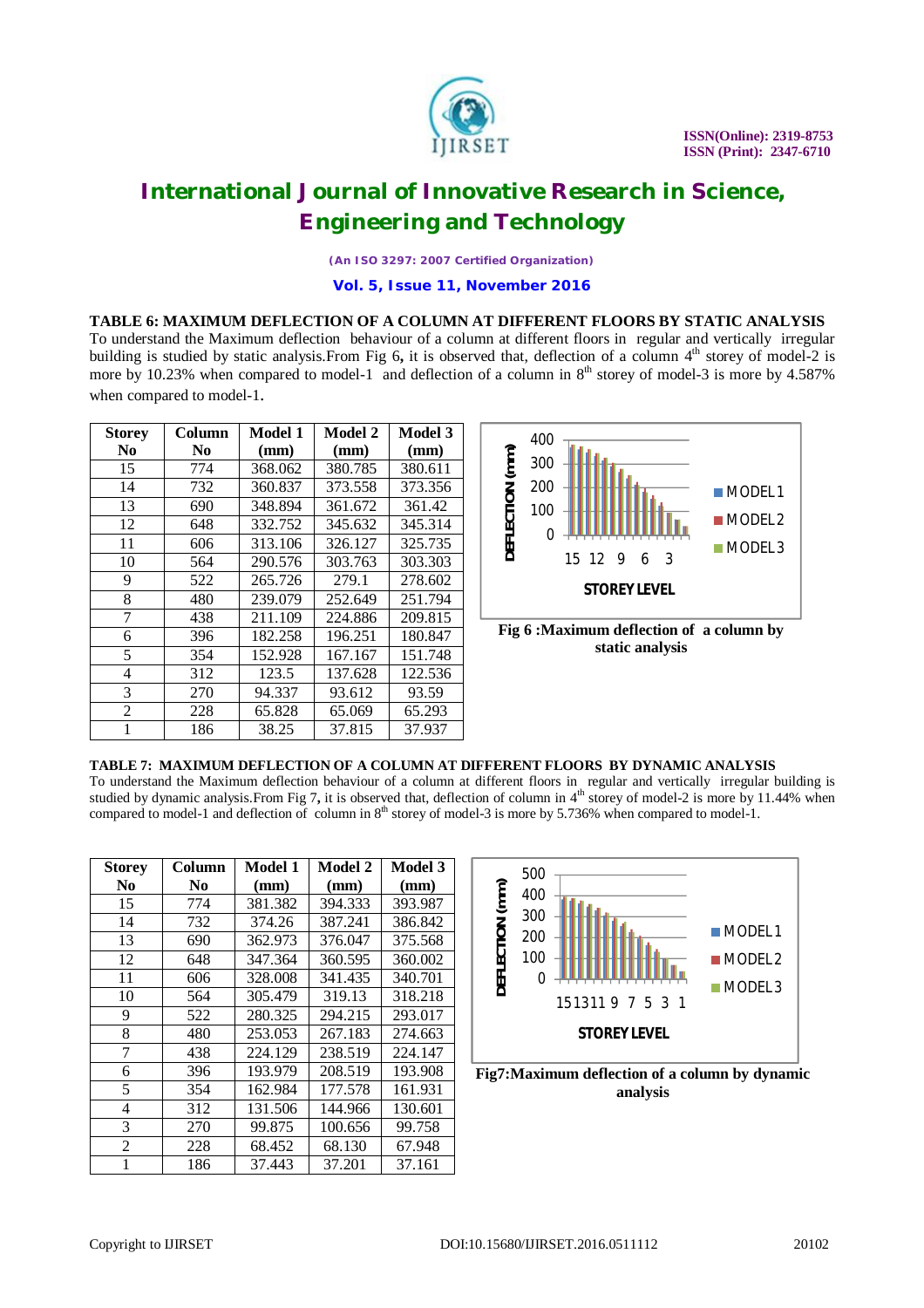

*(An ISO 3297: 2007 Certified Organization)*

#### **Vol. 5, Issue 11, November 2016**

# **TABLE 8: MAXIMUM BENDING MOMENT OF A BEAM AT DIFFERENT FLOORS BY DYNAMIC ANALYSIS**

To understand the Maximum bending moment behaviour of a beam at different floors in regular and vertically irregular building is studied by dynamic analysis. From Fig , it is observed that, bending moment of beam in  $4<sup>th</sup>$  storey of model-2 is more by 7.69% when compared to model-1 and bending moment of beam in  $8<sup>th</sup>$  storey of model-3 is more by 7.89% when compared to model-1.

| <b>Storey</b>  | Beam | Model 1  | Model 2  | Model 3  |
|----------------|------|----------|----------|----------|
| No             | No   | $(kN-m)$ | $(kN-m)$ | $(kN-m)$ |
| 15             | 1814 | 63.063   | 62.32    | 62.25    |
| 14             | 1778 | 127.5    | 126.171  | 126.301  |
| 13             | 1742 | 174.135  | 172.124  | 172.589  |
| 12             | 1706 | 215.864  | 213.29   | 214.079  |
| 11             | 1670 | 251.829  | 248.844  | 249.966  |
| 10             | 1634 | 282.235  | 278.988  | 280.672  |
| 9              | 1598 | 307.553  | 304.178  | 308.88   |
| 8              | 1562 | 328.271  | 324.901  | 354.191  |
| 7              | 1526 | 344.882  | 341.67   | 371.979  |
| 6              | 1490 | 357.855  | 355.2    | 359.285  |
| 5              | 1454 | 367.578  | 368.458  | 365.755  |
| 4              | 1418 | 374.187  | 402.974  | 371.808  |
| 3              | 1382 | 371.017  | 400.406  | 368.464  |
| $\overline{c}$ | 1346 | 371.586  | 373.053  | 368.992  |
| 1              | 1310 | 370.829  | 368.923  | 368.259  |



**Fig 8: Maximum bending moment of a beam by dynamic analysis**

**TABLE 9: MAXIMUM SHEAR FORCE OF A BEAM AT DIFFERENT FLOORSBY DYNAMIC ANALYSIS**

To understand the Maximum shear force behaviour of a beam at different floors in regular and vertically irregular building is studied by dynamic analysis.From Fig, it is observed that, shear force of beam in 4<sup>th</sup> storey of model-2 is more by 4.65% when compared to model-1 and shear force of beam in 8<sup>th</sup> storey of model-3 is more by 4.78% when compared to model-1.

| <b>Storey</b>  | <b>Beam</b> | Model 1 | Model 2 | Model 3 |
|----------------|-------------|---------|---------|---------|
| N <sub>0</sub> | No.         | (kN)    | (kN)    | (kN)    |
| 15             | 1814        | 51.769  | 51.476  | 51.426  |
| 14             | 1778        | 99.962  | 99.472  | 99.491  |
| 13             | 1742        | 115.601 | 114.88  | 115.011 |
| 12             | 1706        | 129.783 | 128.87  | 129.111 |
| 11             | 1670        | 142.018 | 140.963 | 141.32  |
| 10             | 1634        | 152.382 | 151.235 | 151.786 |
| 9              | 1598        | 161.033 | 159.841 | 161.626 |
| 8              | 1562        | 168.149 | 166.956 | 175.891 |
| 7              | 1526        | 173.872 | 172.731 | 181.991 |
| 6              | 1490        | 178.403 | 177.45  | 179.066 |
| 5              | 1454        | 181.847 | 182.327 | 181.194 |
| $\overline{4}$ | 1418        | 184.295 | 192.879 | 183.46  |
| 3              | 1382        | 176.651 | 185.469 | 175.761 |
| 2              | 1346        | 177.207 | 177.931 | 176.308 |
| 1              | 1310        | 175.956 | 175.312 | 175.083 |



**Fig 9: Maximum shear force of a beam by dynamic analysis**